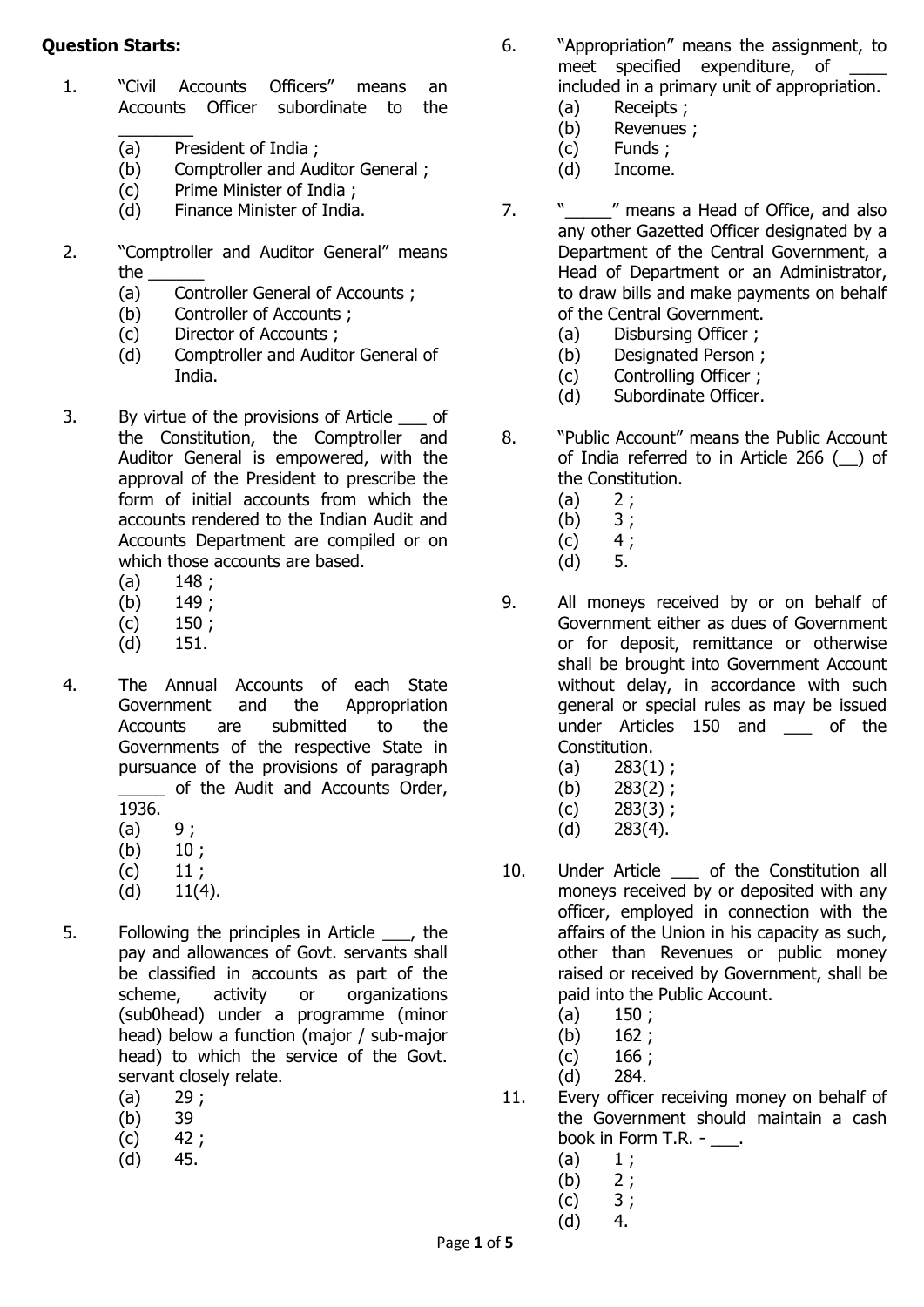- 12. All monetary transactions should be entered in the cash book as soon as they occur and attested by the \_\_\_\_\_ in token of check.
	- (a) Drawing & Disbursing Officer ;
	- (b) Head of the Office ;
	- (c) Head of the Department ;
	- (d) Subordinate Officer.
- 13. The cash book should be closed regularly and completely checked. The Head of the Office should verify the totalling of the cash book or have this done by some responsible other than the writer of the cash book and initial it as correct.
	- (a) Officer ;
	- (b) District Officer ;
	- (c) Sub-Divisional Officer ;
	- (d) Subordinate.
- 14. The totalling of the cash book should be verified and initialled it as correct by the
	- $\overline{\phantom{a}}$ (a) Writer of the cash book ;
	- (b) Drawing & Disbursing Officer ;
	- (c) Subordinate Officer ;
	- (d) Head of the Office.
- 15. When Government moneys in the custody of a Government officer are paid into the Treasury or the Bank, the Head of the Office making such payments should compare the Treasury Officer's or the Bank's receipt on the challan or his pass book with the entry in the before attesting it, and satisfy himself that the amount have been actually credited into the Treasury or the Bank.
	- (a) Accounts Register ;
	- (b) Subsidiary Book ;
	- (c) Register for Accounts Statement ;
	- (d) Cash Book.
- 16. The Delegation of Financial Powers Rules, 1995 (Manipur Govt.) came into force on -
	- (a) 1st January, 1995 ;
	- (b) 1st March, 1995 ;
	- (c) 1st April, 1995 ;
	- (d) 2nd May, 1995.
- 17. "Administrative Approval" means the formal acceptance by the Department concerned of the proposal for a scheme or project or original work (other than a petty work costing Rs. 5,000/- or under) to be undertaken for the Department either by the Public Works Department or the Department to which the work may have been assigned by the Governor. Taken with the provision of funds in the budget for the specific work, it operates as a financial sanction to the work as defined in Rule -
	- $(a) 2 (a)$ ;
	- (b) 2 (b) ;
	- $(c)$  2  $(c)$ ;
	- (d) 2 (e)
- 18. "Financial Year" means
	- (a) 1st January to 31st December ;
	- (b) 1st March to 28th or 29th February;
	- (c) 1st April to 31st March ;
	- (d) 1st July to 30th June.
- 19. The sanctioning authority should also indicate on the body of the sanction how the fund is to be
	- (a) Earmarked ;
	- (b) Met ;
	- (c) Incurred ;
	- (d) Provided.
- 20. The expenditure proposals should not be bifurcated merely for the purpose of bringing them under delegated powers, so as to as sanction from a higher competent authority.
	- (a) Get ;
	- (b) Accord ;
	- (c) Obtain ;
	- (d) Evade.
- 21. The Fundamental Rules came into force wef -
	- (a) 01/01/1920;
	- (b) 01/01/1921 ;
	- (c) 01/01/1922 ; and
	- (d) 01/04/1922.
- 22. "Cadre" means the strength of a service or a part of a service sanctioned as a separate unit as defined in  $\qquad \quad$ .
	- $(a)$  FR  $9(1)$ ;
	- (b) FR 9(1-A) ;
	- $(c)$  FR  $9(1-B)$ ;
	- (d) FR 9(4)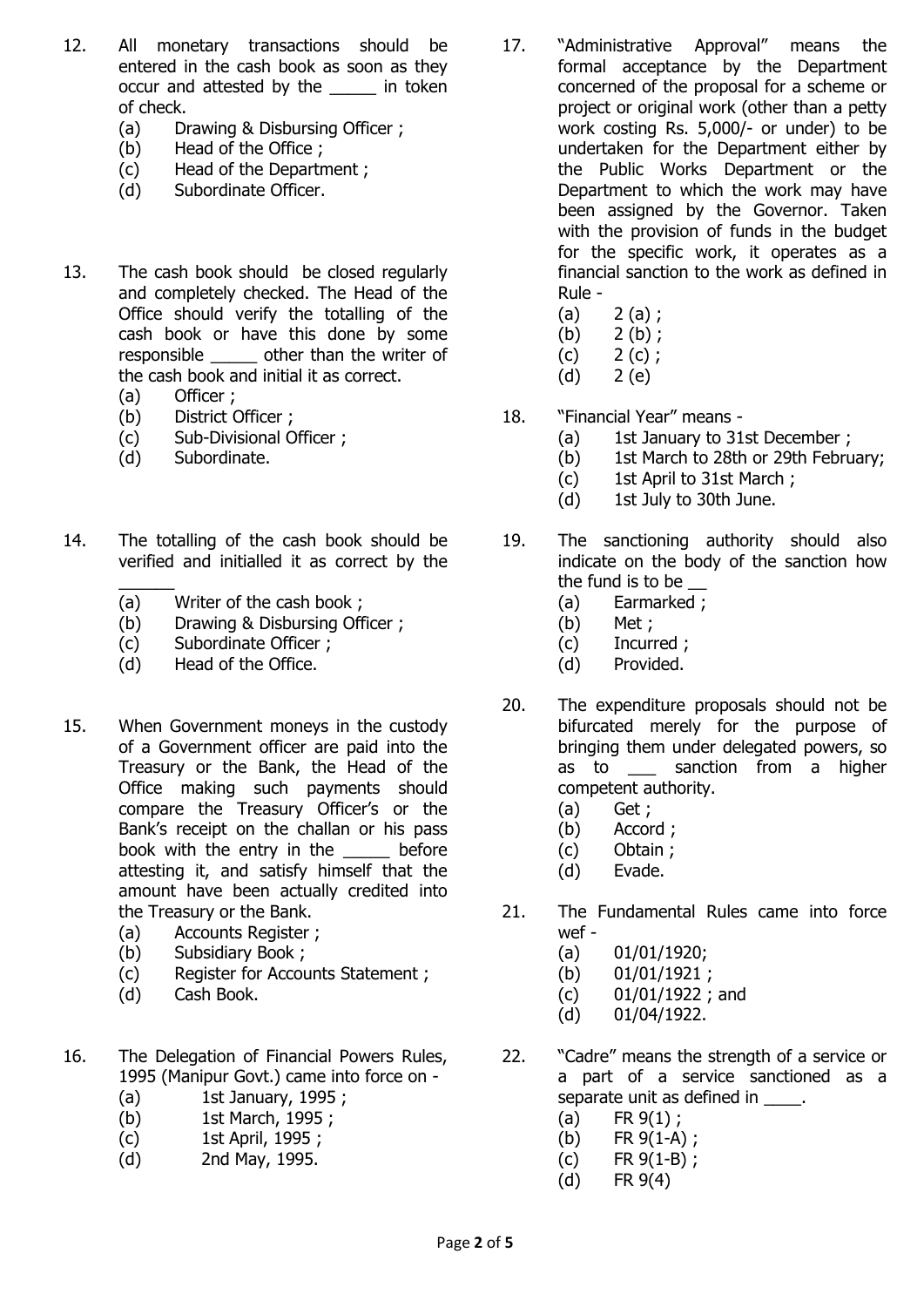- 23. "Foreign Service" means service in which a Government servant receives his pay with the sanction of Government from any source other than -
	- (a) Consolidated Fund of India ;
	- (b) Consolidated Fund of a State ;

(c) Consolidated Fund of a Union Territory ;

- (d) All the above.
- 24. "Fee" means a recurring or non-recurring payment to a Government servant from a source other than -
	- (a) Consolidated Fund of India ;
	- (b) Consolidated Fund of a State ;
	- (c) Consolidated Fund of a Union Territory ;
	- (d) All the above.
- 25. "Honorarium" means a recurring or nonrecurring payment granted to a Government servant from the -
	- (a) Consolidated Fund of India ;
	- (b) Consolidated Fund of a State ;
	- (c) Consolidated Fund of a Union Territory ;
	- (d) All the above.
- 26. "Joining Time" means the time allowed to a Government servant in which to join a new post or to travel to or from a station to which he is posted in terms of -
	- (a)  $FR 9(10)$ ;
	- (b) FR 9(11) ;
	- (c) FR 9(12) ;
	- (d) FR 9(13).
- 27. "Leave Salary" means the monthly amount paid by Government to a Government servant on leave vide -
	- (e) FR 9(10) ;
	- (f) FR 9(11) ;
	- $(g)$  FR  $9(12)$ ;
	- (h) FR 9(13).
- 28. "Subsistence Grant" means a monthly grant made to a Government servant who is not in receipt of pay or leave salary as per -
	- (a) FR 9(22) ;
	- (b) FR 9(23) ;
	- (c) FR 9(24) ;
	- (d) FR 9(27).
- 29. "Substantive Pay" means the pay other than -
	- (a) Special pay ;
	- (b) Personal pay ;
	- (c) Emoluments ;
	- (d) All the above.
- 30. FR 9(18) defines
	- (a) "Month" ;
	- (b) "Officiate";
	- (c) "Overseas Pay" ;
	- (d) "Pay".
- 31. Under the proviso to Article \_\_\_ of the Constitution, the power to make rules regulating the recruitment and conditions of service of persons appointed to public services and posts in connection with the affairs of the Union vests in the President or such persons as he may direct.
	- (a) Article 14 ;
	- $(b)$  16;
	- $(c)$  116 (1)
	- (d) 309.
- 32. The retirement of a Group B, C & D Government servant takes effect from the last date of the month in which he attains the age of superannuation wef \_\_\_\_\_.
	- $(a)$  01/04/1964;
	- (b) 01/01/1973 ;
	- $(c)$  01/11/1973;
	- (d) 01/04/1974.
- 33. The retirement of a Group-A Government servant takes effect from the last date of the month in which he attains the age of superannuation wef \_\_\_\_
	- (e) 01/04/1964 ;
	- (f) 01/01/1973 ;
	- $(g)$  01/11/1973;
	- (h) 01/04/1974.
- 34. The period spent on joining time granted under Article \_\_\_, CSR should be treated as duty.
	- (a) 220
	- (b) 221 ;
	- $(c)$  225;
	- (d) 227.
- 35. A person who, though a Barrister, has never practised the profession of  $\qquad$  is not included in the definition of Barrister.
	- (a) Advocate ;
	- (b) Lawyer ;
	- (c) Legal ;
	- (d) Barrister.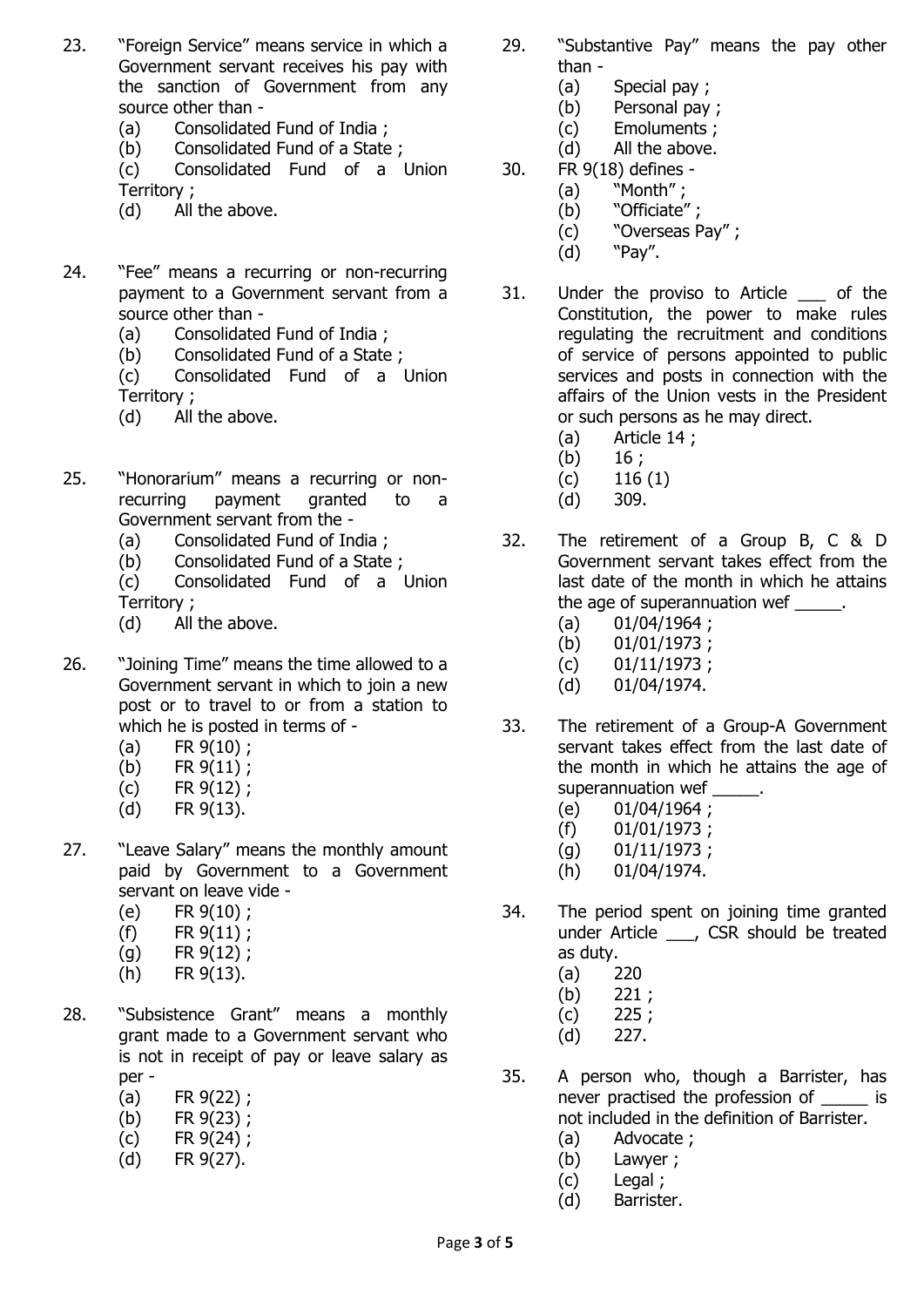- 36. The date on which Central Civil Service (Classification, Control & Appeal) Rules, 1965 came into force is -
	- (a) 1st January ;
	- (b) 1st April ;
	- (c) 1st June ;
	- (d) 1st December.
- 37. Rule 11 of CCS (CCA) Rules, 1965 deals with the matter relating to
	- (a) Minor penalty ;
	- (b) Major penalty ;
	- (c)  $(a) 8 (b)$  above;
	- (d) None of the above.
- 38. Minor penalties means
	- (a) Censure ;
	- (b) Withholding of promotion ;
	- (c) Withholding of increments of pay ;
	- (d) All the above.
- 39. Major penalties includes
	- (a) Compulsory retirement ;
	- (b) Removal from service ;
	- (c) Withholding of increment for not passing any departmental examination according to service terms ;
	- (d)  $(a)$  & (b) above.
- 40. State whether the following amounts to penalty within the meaning of Rule 11 of CCS (CCA) Rules, 1965 -
	- (a) Non-promotion, after consideration of his case, to a post or grade or service to which he is eligible for promotion ;
	- (b) Reduction to lower time scale of pay on request ;
	- (c) (a)  $\&$  (b) above are penalties ;
	- (d) (a)  $\&$  (b) above are not penalties.
- 41. When the Central Civil Services (Conduct) Rules, 1964 came into force ?
	- $(a)$  1960;
	- (b) 1961;
	- (c) 1963 ;
	- (d) 1964.
- 42. Name the act, conduct and commission of a Government servant which amounts to misconduct.

(a) Rendering prompt and courteous service to the public ;

(b) Act in accordance with the Government policies ;

(c) Striking work or inciting others to strike ;

(d) Maintenance of political neutrality.

- 43. Name the activity which does not require sanction / permission of the prescribed authority.
	- (a) To join as volunteers in civil Defence Service ;
	- (b) To accept gifts from near relative and personal friends when the value exceeds prescribed limits ;
	- (c) To accept fee for work done for any private or public body or person ;
	- (d) To participate in 'shramdhan' organized by Government Departments or Bharat Sevak Samaj during spare time.
- 44. Members of Parliament / State Legislature of the area to be invited to public functions organized by Government offices. In such situation, what is the status of M.P. as per the 'Warrant of Precedence?
	- (a) He is above the rank of a Minister ;
	- (b) He is above the rank of a State Governor ;
	- (c) He is above the rank of Secretary to the Government of India ;
	- (d) He is equivalent to the rank of Deputy Secretary of India.
- 45. What is time-limit prescribed for sending an acknowledgement to a communication / letter received from the Members of Parliament as per the provision of Manual of Office Procedure ?
	- (a) Within 3 days ;
	- (b) Within 7 days ;
	- (c) Within 15 days ;
	- (d) Within 30 days.
- 46. A post to be created, may be a permanent post or a temporary or a \_\_\_\_\_ post.
	- (a) Ad hoc ;
	- (b) Non-permanent ;
	- (c) Non-temporary ;
	- (d) Tenure.
- 47. Permanent post means a post carrying a \_\_\_\_ rate of pay sanctioned without limit of time.
	- (a) Definite ;
	- (b) Fixed ;
	- (c) Maximum ;
	- (d) Minimum.